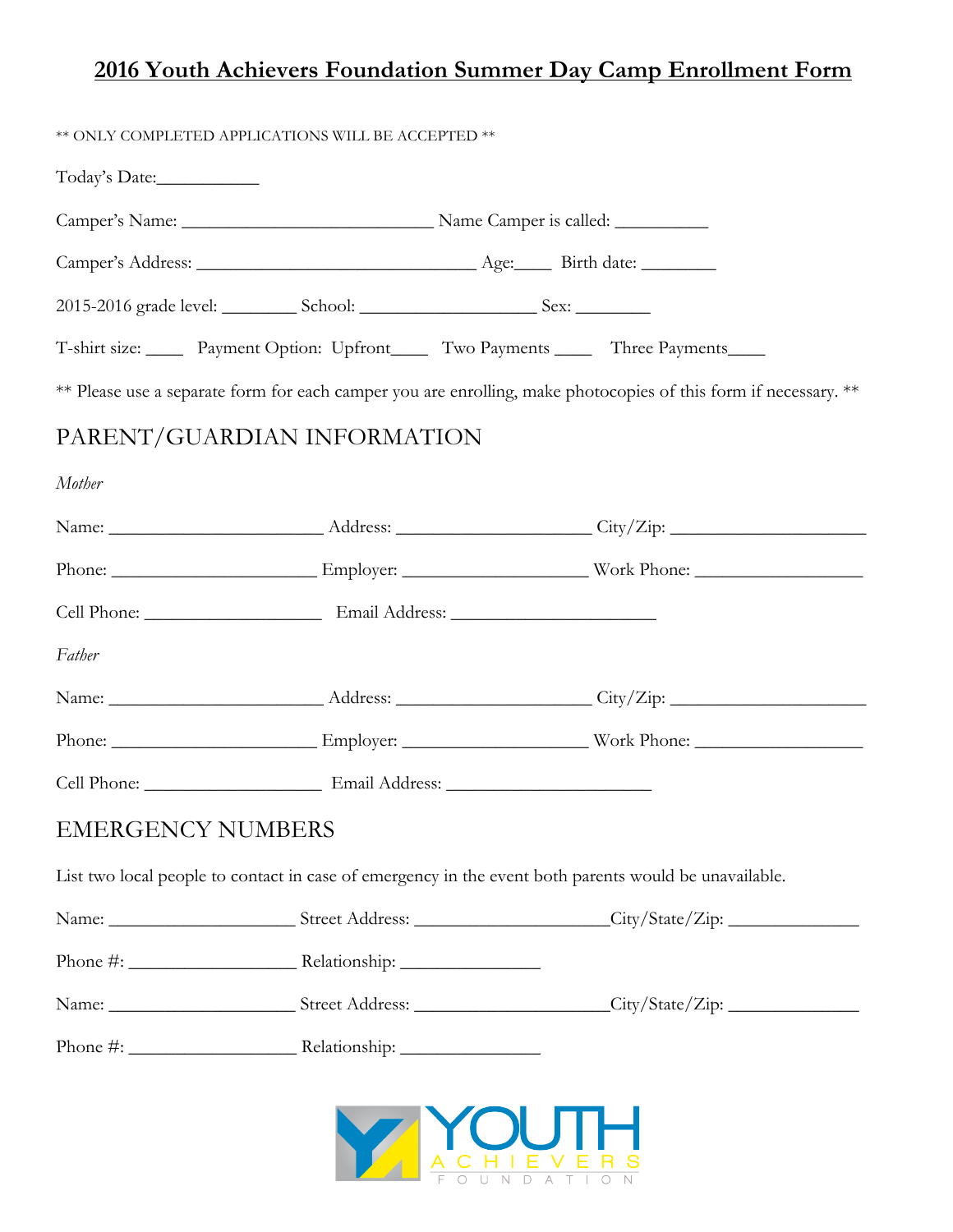# PICK UP AUTHORIZATION

Please list any individuals (if any) other than parents and the above emergency contacts that are authorized to sign out the camper.

| <b>EMERGENCY AUTHORIZATION</b> |                                                                                                                                                                                                                                |  |  |
|--------------------------------|--------------------------------------------------------------------------------------------------------------------------------------------------------------------------------------------------------------------------------|--|--|
| Doctor Information:            |                                                                                                                                                                                                                                |  |  |
|                                | $City/Zip:$ Phone: Phone.                                                                                                                                                                                                      |  |  |
| Medical Insurance Information: |                                                                                                                                                                                                                                |  |  |
|                                |                                                                                                                                                                                                                                |  |  |
|                                |                                                                                                                                                                                                                                |  |  |
|                                |                                                                                                                                                                                                                                |  |  |
| Dental Insurance Information:  |                                                                                                                                                                                                                                |  |  |
|                                | Carrier: Carrier: Carrier: Carrier: Carrier: Carrier: Carrier: Carrier: Carrier: Carrier: Carrier: Carrier: Carrier: Carrier: Carrier: Carrier: Carrier: Carrier: Carrier: Carrier: Carrier: Carrier: Carrier: Carrier: Carrie |  |  |
|                                | Group: Group Number: Comp Number:                                                                                                                                                                                              |  |  |
|                                |                                                                                                                                                                                                                                |  |  |
|                                |                                                                                                                                                                                                                                |  |  |
|                                | $City/State/Zip:$ Phone: Phone:                                                                                                                                                                                                |  |  |

I understand that I will be notified in case of an accident or illness to my camper I will make arrangements for medical care of my camper with the physician or hospital of my choice. In the event of an emergency in which neither parent can be reached, I hereby authorize the Youth Achievers Foundation staff to contact the above named physician or facility.

\_\_\_\_\_\_\_\_\_\_\_\_\_\_\_\_\_\_\_\_\_\_\_\_\_\_\_\_\_\_\_\_\_\_\_\_\_\_\_ \_\_\_\_\_\_\_\_\_\_\_\_ Parent/Guardian Signature Date

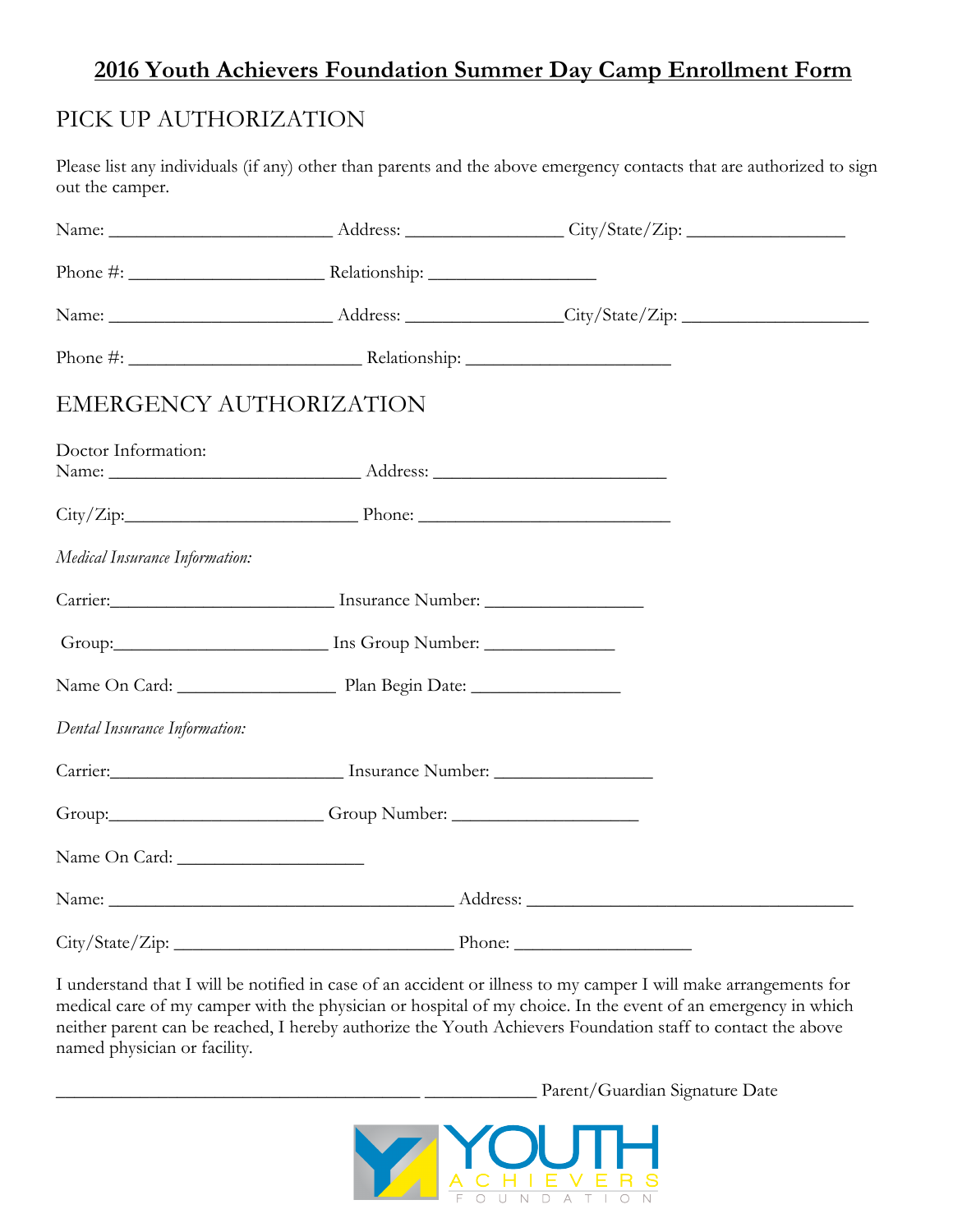\_\_\_\_\_\_\_\_\_\_\_\_\_\_\_\_\_\_\_\_\_\_\_\_\_\_\_\_\_\_\_\_\_\_\_\_\_\_\_\_\_\_\_\_\_\_\_\_\_\_\_\_\_\_\_\_\_\_\_\_\_\_\_\_\_\_\_\_\_\_\_\_\_\_\_\_ \_\_\_\_\_\_\_\_\_\_\_\_\_\_\_\_\_\_\_\_\_\_\_\_\_\_\_\_\_\_\_\_\_\_\_\_\_\_\_\_\_\_\_\_\_\_\_\_\_\_\_\_\_\_\_\_\_\_\_\_\_\_\_\_\_\_\_\_\_\_\_\_\_\_\_\_ \_\_\_\_\_\_\_\_\_\_\_\_\_\_\_\_\_\_\_\_\_\_\_\_\_\_\_\_\_\_\_\_\_\_\_\_\_\_\_\_\_\_\_\_\_\_\_\_\_\_\_\_\_\_\_\_\_\_\_\_\_\_\_\_\_\_\_\_\_\_\_\_\_\_\_\_

\_\_\_\_\_\_\_\_\_\_\_\_\_\_\_\_\_\_\_\_\_\_\_\_\_\_\_\_\_\_\_\_\_\_\_\_\_\_\_\_\_\_\_\_\_\_\_\_\_\_\_\_\_\_\_\_\_\_\_\_\_\_\_\_\_\_\_\_\_\_\_\_\_\_\_\_ \_\_\_\_\_\_\_\_\_\_\_\_\_\_\_\_\_\_\_\_\_\_\_\_\_\_\_\_\_\_\_\_\_\_\_\_\_\_\_\_\_\_\_\_\_\_\_\_\_\_\_\_\_\_\_\_\_\_\_\_\_\_\_\_\_\_\_\_\_\_\_\_\_\_\_\_ \_\_\_\_\_\_\_\_\_\_\_\_\_\_\_\_\_\_\_\_\_\_\_\_\_\_\_\_\_\_\_\_\_\_\_\_\_\_\_\_\_\_\_\_\_\_\_\_\_\_\_\_\_\_\_\_\_\_\_\_\_\_\_\_\_\_\_\_\_\_\_\_\_\_\_\_

## MEDICAL INFORMATION

Please list any allergies, medical problems, or physical ailments the camper may have:

# SPECIAL NEEDS

Please list any special assistance your camper may require:

\* Admittance contingent upon phone interview with director to review needs and concerns with parents.

#### PHOTO RELEASE

I grant the Dance Plus - YA Foundation, its agents and the news media, the rights to use photographs of my camper for promotional or news purposes.

\_\_\_\_\_\_\_\_\_\_\_\_\_\_\_\_\_\_\_\_\_\_\_\_\_\_\_\_\_ \_\_\_\_\_\_\_\_\_\_\_\_ Parent/Guardian Signature Date

# TRIPS, EXCURSIONS AND PUBLIC PARK FACILITIES

I authorize the Youth Achievers Foundation staff to take my camper on walking trips, special excursions and to nearby public park facilities. I also authorize the camper to ride as a passenger in a vehicle owned or leased by the above-mentioned organization. I understand all such trips are under the supervision of the Youth Achievers Foundation staff and that health and safety precautions will be taken.

\_\_\_\_\_\_\_\_\_\_\_\_\_\_\_\_\_\_\_\_\_\_\_\_\_\_\_\_\_ \_\_\_\_\_\_\_\_\_\_\_\_ Parent/Guardian Signature Date